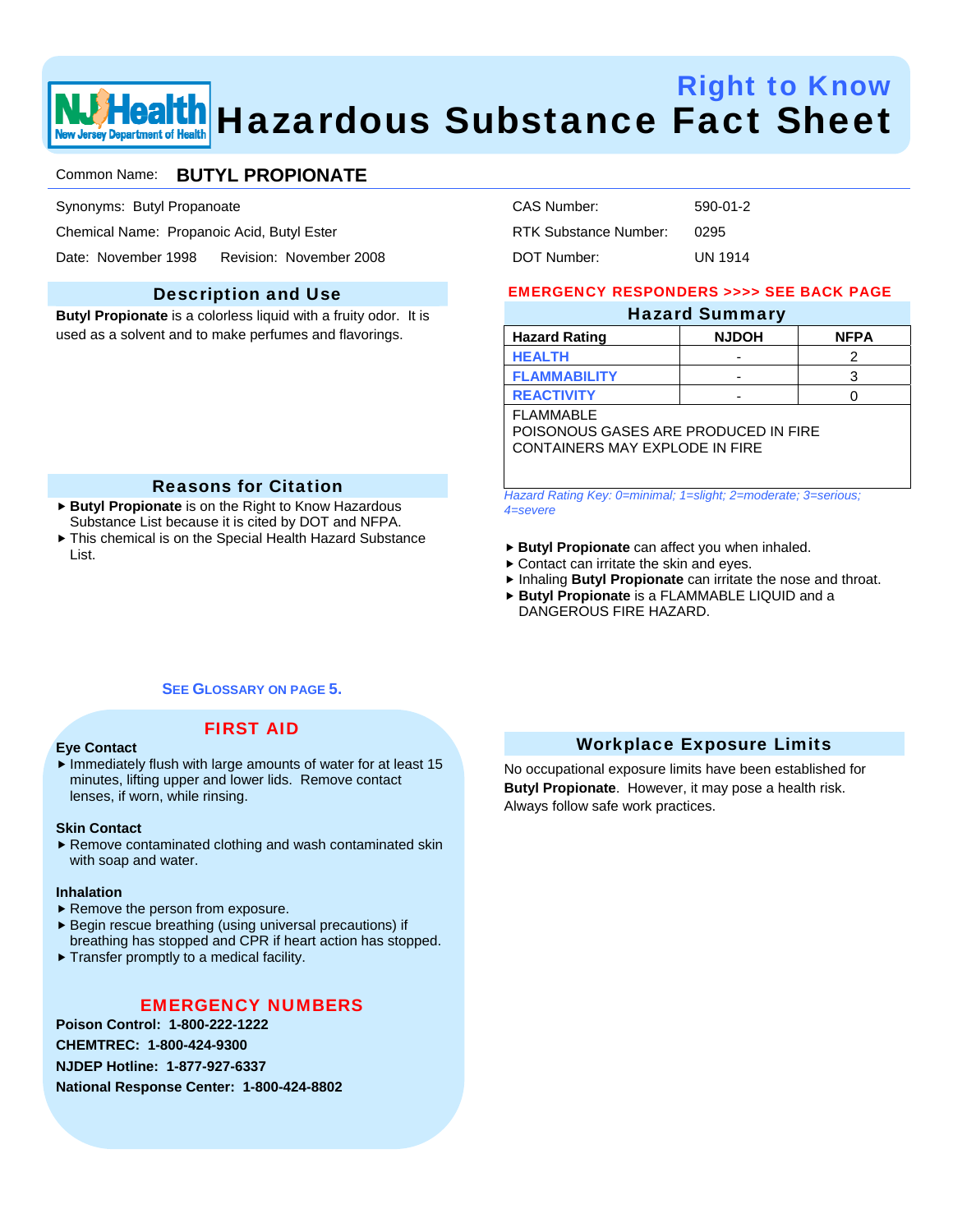# Determining Your Exposure

- Read the product manufacturer's Material Safety Data Sheet (MSDS) and the label to determine product ingredients and important safety and health information about the product mixture.
- $\blacktriangleright$  For each individual hazardous ingredient, read the New Jersey Department of Health Hazardous Substance Fact Sheet, available on the RTK Program website (www.nj.gov/health/eoh/rtkweb) or in your facility's RTK Central File or Hazard Communication Standard file.
- $\blacktriangleright$  You have a right to this information under the New Jersey Worker and Community Right to Know Act, the Public Employees Occupational Safety and Health (PEOSH) Act if you are a public worker in New Jersey, and under the federal Occupational Safety and Health Act (OSHA) if you are a private worker.
- ▶ The New Jersey Right to Know Act requires most employers to label chemicals in the workplace and requires public employers to provide their employees with information concerning chemical hazards and controls. The federal OSHA Hazard Communication Standard (29 CFR 1910.1200) and the PEOSH Hazard Communication Standard (N.J.A.C. 12:100-7) require employers to provide similar information and training to their employees.

This Fact Sheet is a summary of available information regarding the health hazards that may result from exposure. Duration of exposure, concentration of the substance and other factors will affect your susceptibility to any of the potential effects described below.

# Health Hazard Information

#### **Acute Health Effects**

The following acute (short-term) health effects may occur immediately or shortly after exposure to **Butyl Propionate**:

- $\triangleright$  Contact can irritate the skin and eves.
- **F** Inhaling Butyl Propionate can irritate the nose and throat.

### **Chronic Health Effects**

The following chronic (long-term) health effects can occur at some time after exposure to **Butyl Propionate** and can last for months or years:

## *Cancer Hazard*

 $\blacktriangleright$  According to the information presently available to the New Jersey Department of Health, **Butyl Propionate** has not been tested for its ability to cause cancer in animals.

### *Reproductive Hazard*

 $\blacktriangleright$  According to the information presently available to the New Jersey Department of Health, **Butyl Propionate** has not been tested for its ability to affect reproduction.

### *Other Effects*

 $\triangleright$  No chronic (long-term) health effects are known at this time.

# Medical

# **Medical Testing**

There is no special test for this chemical. However, seek medical attention if illness occurs or overexposure is suspected.

Any evaluation should include a careful history of past and present symptoms with an exam. Medical tests that look for damage already done are not a substitute for controlling exposure.

Request copies of your medical testing. You have a legal right to this information under the OSHA Access to Employee Exposure and Medical Records Standard (29 CFR 1910.1020).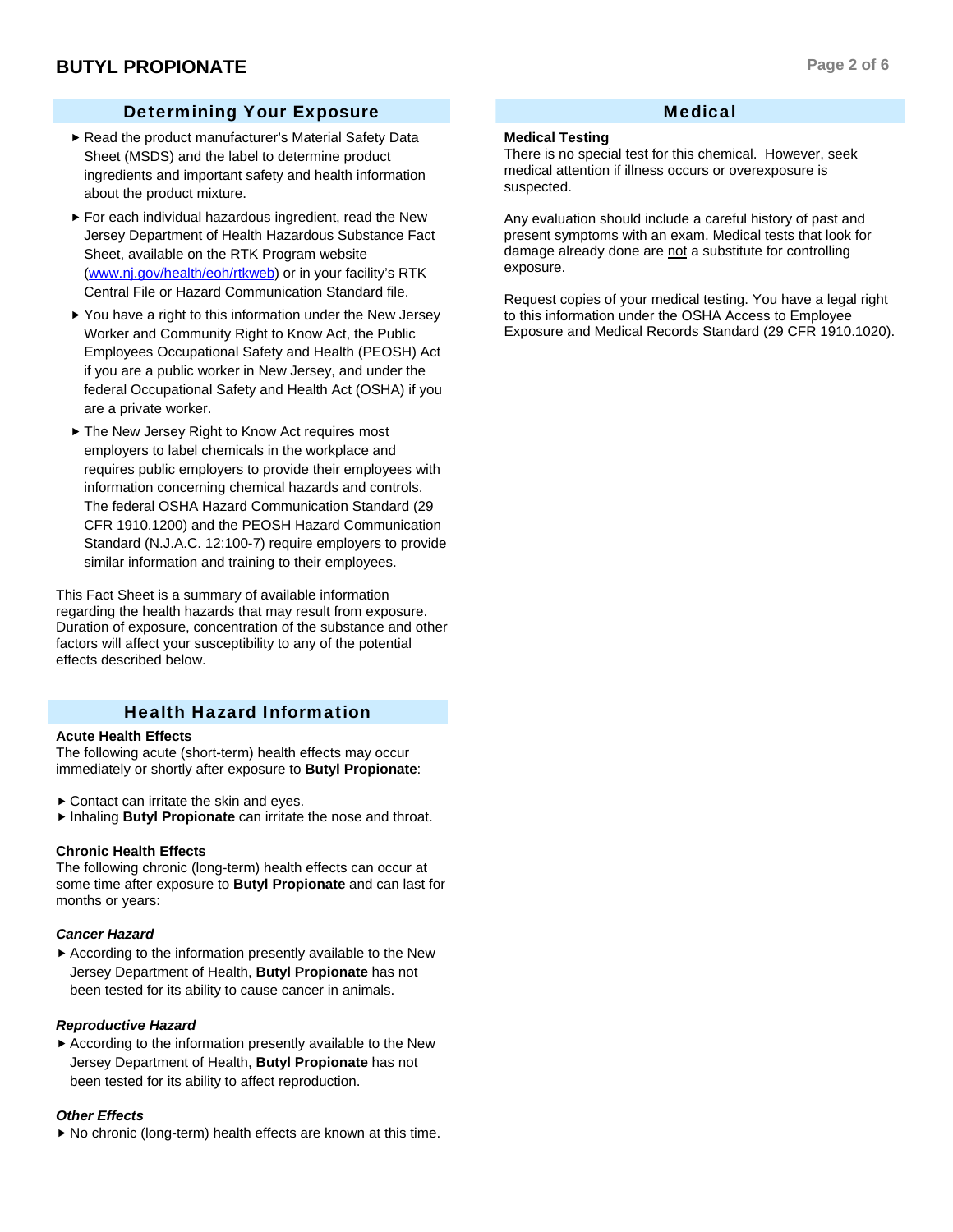# Workplace Controls and Practices

Very toxic chemicals, or those that are reproductive hazards or sensitizers, require expert advice on control measures if a less toxic chemical cannot be substituted. Control measures include: (1) enclosing chemical processes for severely irritating and corrosive chemicals, (2) using local exhaust ventilation for chemicals that may be harmful with a single exposure, and (3) using general ventilation to control exposures to skin and eye irritants. For further information on workplace controls, consult the NIOSH document on Control Banding at www.cdc.gov/niosh/topics/ctrlbanding/.

The following work practices are also recommended:

- $\blacktriangleright$  Label process containers.
- $\blacktriangleright$  Provide employees with hazard information and training.
- $\blacktriangleright$  Monitor airborne chemical concentrations.
- $\blacktriangleright$  Use engineering controls if concentrations exceed recommended exposure levels.
- $\blacktriangleright$  Provide eye wash fountains and emergency showers.
- $\blacktriangleright$  Wash or shower if skin comes in contact with a hazardous material.
- $\blacktriangleright$  Always wash at the end of the workshift.
- $\triangleright$  Change into clean clothing if clothing becomes contaminated.
- $\triangleright$  Do not take contaminated clothing home.
- $\triangleright$  Get special training to wash contaminated clothing.
- $\triangleright$  Do not eat, smoke, or drink in areas where chemicals are being handled, processed or stored.
- $\blacktriangleright$  Wash hands carefully before eating, smoking, drinking, applying cosmetics or using the toilet.

In addition, the following may be useful or required:

▶ Before entering a confined space where **Butyl Propionate** may be present, check to make sure that an explosive concentration does not exist.

## Personal Protective Equipment

The OSHA Personal Protective Equipment Standard (29 CFR 1910.132) requires employers to determine the appropriate personal protective equipment for each hazard and to train employees on how and when to use protective equipment.

The following recommendations are only guidelines and may not apply to every situation.

#### **Gloves and Clothing**

- ▶ Avoid skin contact with **Butyl Propionate**. Wear personal protective equipment made from material which can not be permeated or degraded by this substance. Safety equipment suppliers and manufacturers can provide recommendations on the most protective glove and clothing material for your operation.
- $\triangleright$  Safety equipment manufacturers recommend Nitrile and Barrier® as glove materials for *Esters*, *aliphatic*, and Tychem® BR, LV, Responder®, and TK, or the equivalent, as protective materials for *Esters*, *aliphatic*.
- $\blacktriangleright$  All protective clothing (suits, gloves, footwear, headgear) should be clean, available each day, and put on before work.

#### **Eye Protection**

- $\blacktriangleright$  Wear indirect-vent, impact and splash resistant goggles when working with liquids.
- $\blacktriangleright$  If additional protection is needed for the entire face, use in combination with a face shield. A face shield should not be used without another type of eye protection.

#### **Respiratory Protection**

*Improper use of respirators is dangerous.* Respirators should only be used if the employer has implemented a written program that takes into account workplace conditions, requirements for worker training, respirator fit testing, and medical exams, as described in the OSHA Respiratory Protection Standard (29 CFR 1910.134).

 $\triangleright$  Where the potential for overexposure exists, use a NIOSH approved supplied-air respirator with a full facepiece operated in a pressure-demand or other positive-pressure mode. For increased protection use in combination with an auxiliary self-contained breathing apparatus operated in a pressure-demand or other positive-pressure mode.

### Fire Hazards

If employees are expected to fight fires, they must be trained and equipped as stated in the OSHA Fire Brigades Standard (29 CFR 1910.156).

- **Butyl Propionate** is a FLAMMABLE LIQUID.
- $\triangleright$  Use dry chemical, CO<sub>2</sub>, water spray or alcohol-resistant foam as extinguishing agents.
- $\blacktriangleright$  Solid streams of water may be ineffective.
- **POISONOUS GASES ARE PRODUCED IN FIRE.**
- **CONTAINERS MAY EXPLODE IN FIRE.**
- $\blacktriangleright$  Use water spray to keep fire-exposed containers cool.
- $\blacktriangleright$  Vapors may travel to a source of ignition and flash back.
- $\blacktriangleright$  Vapor is heavier than air and may travel a distance to cause a fire or explosion far from the source.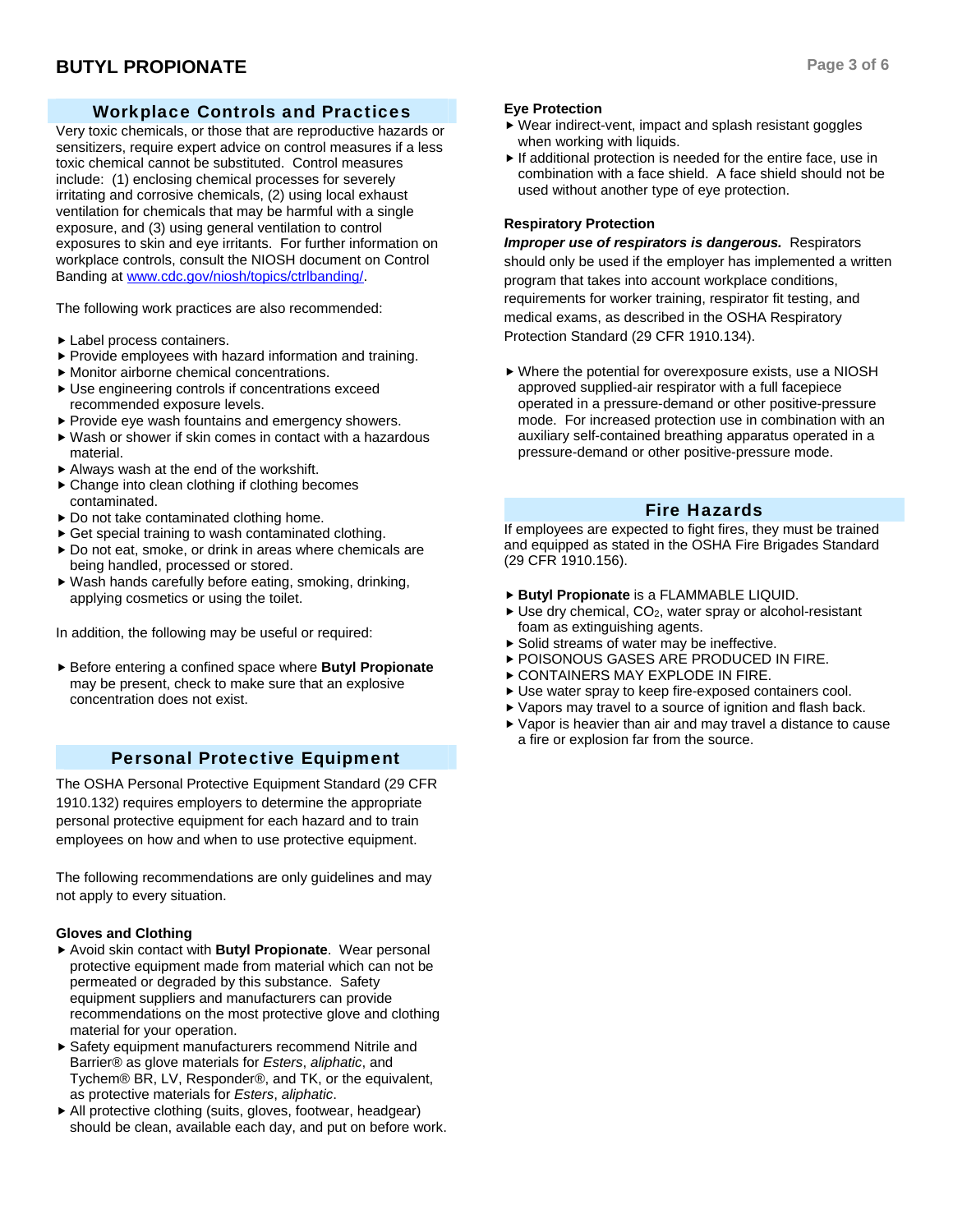# **BUTYL PROPIONATE Page 4 of 6 Page 4 of 6**

## Spills and Emergencies

If employees are required to clean-up spills, they must be properly trained and equipped. The OSHA Hazardous Waste Operations and Emergency Response Standard (29 CFR 1910.120) may apply.

If **Butyl Propionate** is spilled or leaked, take the following steps:

- $\blacktriangleright$  Evacuate personnel and secure and control entrance to the area.
- $\blacktriangleright$  Eliminate all ignition sources.
- $\blacktriangleright$  Absorb liquids in vermiculite, dry sand, earth, or a similar material and place into sealed containers for disposal.
- $\blacktriangleright$  Ventilate and wash area after clean-up is complete.
- ▶ Keep Butyl Propionate out of confined spaces, such as sewers, because of the possibility of an explosion.
- ▶ DO NOT wash into sewer.
- ► It may be necessary to contain and dispose of **Butyl Propionate** as a HAZARDOUS WASTE. Contact your state Department of Environmental Protection (DEP) or your regional office of the federal Environmental Protection Agency (EPA) for specific recommendations.

# Handling and Storage

Prior to working with **Butyl Propionate** you should be trained on its proper handling and storage.

- ▶ Butyl Propionate will react with ALKALI METALS (such as LITHIUM, SODIUM and POTASSIUM) to produce flammable and explosive *Hydrogen gas*.
- **Butyl Propionate** is not compatible with OXIDIZING AGENTS (such as PERCHLORATES, PEROXIDES, PERMANGANATES, CHLORATES, NITRATES, CHLORINE, BROMINE and FLUORINE).
- ▶ Butyl Propionate will react with STRONG ACIDS (such as HYDROCHLORIC, SULFURIC and NITRIC) to release heat.
- $\triangleright$  Store in tightly closed containers in a cool, well-ventilated area.
- $\triangleright$  Sources of ignition, such as smoking and open flames, are prohibited where **Butyl Propionate** is used, handled, or stored.
- $\triangleright$  Metal containers involving the transfer of **Butyl Propionate** should be grounded and bonded.
- $\blacktriangleright$  Use only non-sparking tools and equipment, especially when opening and closing containers of **Butyl Propionate**.

# Occupational Health Information Resources

The New Jersey Department of Health offers multiple services in occupational health. These services include providing informational resources, educational materials, public presentations, and industrial hygiene and medical investigations and evaluations.

#### **For more information, please contact:**

 New Jersey Department of Health Right to Know PO Box 368 Trenton, NJ 08625-0368 Phone: 609-984-2202 Fax: 609-984-7407 E-mail: rtk@doh.state.nj.us Web address: http://www.nj.gov/health/eoh/rtkweb

*The Right to Know Hazardous Substance Fact Sheets are not intended to be copied and sold for commercial purposes.*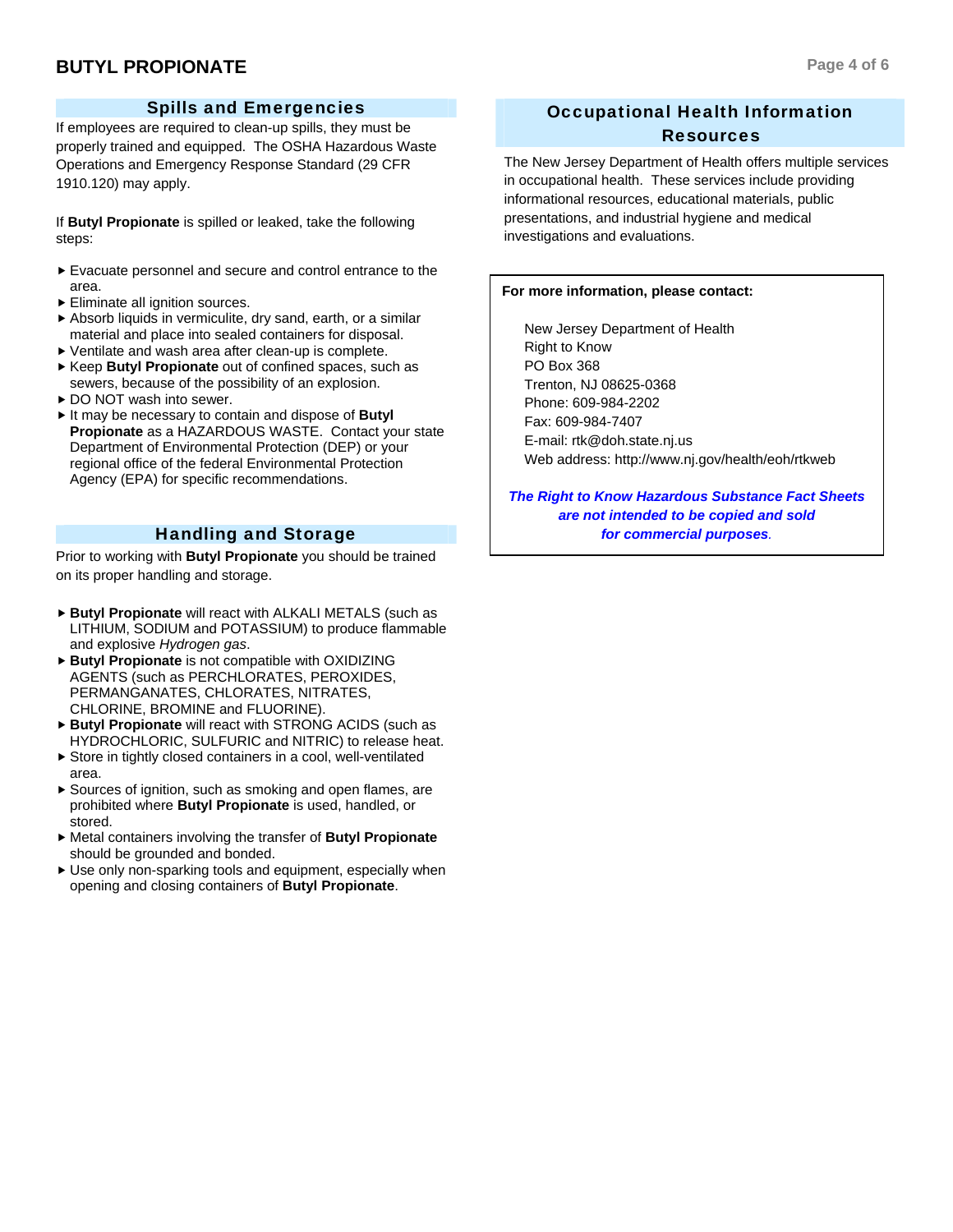# **BUTYL PROPIONATE Page 5 of 6 Page 5 of 6**

#### **GLOSSARY**

**ACGIH** is the American Conference of Governmental Industrial Hygienists. They publish guidelines called Threshold Limit Values (TLVs) for exposure to workplace chemicals.

**Acute Exposure Guideline Levels** (AEGLs) are established by the EPA. They describe the risk to humans resulting from once-in-a lifetime, or rare, exposure to airborne chemicals.

**Boiling point** is the temperature at which a substance can change its physical state from a liquid to a gas.

A **carcinogen** is a substance that causes cancer.

The **CAS number** is unique, identifying number, assigned by the Chemical Abstracts Service, to a specific chemical.

**CFR** is the Code of Federal Regulations, which are the regulations of the United States government.

A **combustible** substance is a solid, liquid or gas that will burn.

A **corrosive** substance is a gas, liquid or solid that causes destruction of human skin or severe corrosion of containers.

**DEP** is the New Jersey Department of Environmental Protection.

**DOT** is the Department of Transportation, the federal agency that regulates the transportation of chemicals.

**EPA** is the Environmental Protection Agency, the federal agency responsible for regulating environmental hazards.

**ERG** is the Emergency Response Guidebook. It is a guide for emergency responders for transportation emergencies involving hazardous substances.

**Emergency Response Planning Guideline** (ERPG) values provide estimates of concentration ranges where one reasonably might anticipate observing adverse effects.

A **fetus** is an unborn human or animal.

A **flammable** substance is a solid, liquid, vapor or gas that will ignite easily and burn rapidly.

The **flash point** is the temperature at which a liquid or solid gives off vapor that can form a flammable mixture with air.

**IARC** is the International Agency for Research on Cancer, a scientific group.

**Ionization Potential** is the amount of energy needed to remove an electron from an atom or molecule. It is measured in electron volts.

**IRIS** is the Integrated Risk Information System database on human health effects that may result from exposure to various chemicals, maintained by federal EPA.

**LEL** or **Lower Explosive Limit**, is the lowest concentration of a combustible substance (gas or vapor) in the air capable of continuing an explosion.

**mg/m3** means milligrams of a chemical in a cubic meter of air. It is a measure of concentration (weight/volume).

A **mutagen** is a substance that causes mutations. A **mutation** is a change in the genetic material in a body cell. Mutations can lead to birth defects, miscarriages, or cancer.

**NFPA** is the National Fire Protection Association. It classifies substances according to their fire and explosion hazard.

**NIOSH** is the National Institute for Occupational Safety and Health. It tests equipment, evaluates and approves respirators, conducts studies of workplace hazards, and proposes standards to OSHA.

**NTP** is the National Toxicology Program which tests chemicals and reviews evidence for cancer.

**OSHA** is the federal Occupational Safety and Health Administration, which adopts and enforces health and safety standards.

**PEOSHA** is the New Jersey Public Employees Occupational Safety and Health Act, which adopts and enforces health and safety standards in public workplaces.

**Permeated** is the movement of chemicals through protective materials.

**ppm** means parts of a substance per million parts of air. It is a measure of concentration by volume in air.

**Protective Action Criteria** (PAC) are values established by the Department of Energy and are based on AEGLs and ERPGs. They are used for emergency planning of chemical release events.

A **reactive** substance is a solid, liquid or gas that releases energy under certain conditions.

**STEL** is a Short Term Exposure Limit which is usually a 15 minute exposure that should not be exceeded at any time during a work day.

A **teratogen** is a substance that causes birth defects by damaging the fetus.

**UEL** or **Upper Explosive Limit** is the highest concentration in air above which there is too much fuel (gas or vapor) to begin a reaction or explosion.

**Vapor Density** is the ratio of the weight of a given volume of one gas to the weight of another (usually *Hydrogen*), at the same temperature and pressure.

The **vapor pressure** is a force exerted by the vapor in equilibrium with the solid or liquid phase of the same substance. The higher the vapor pressure the higher concentration of the substance in air.